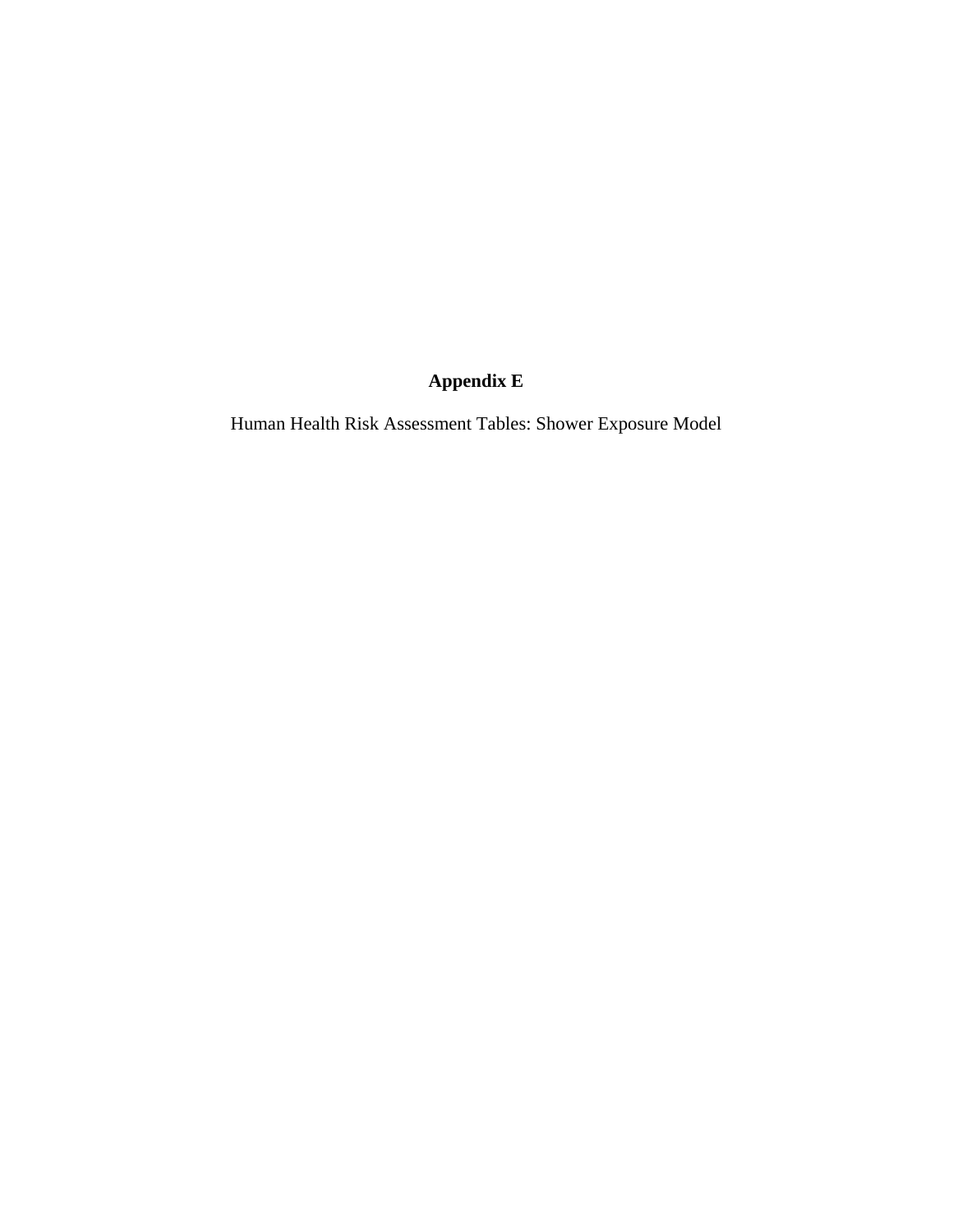| <b>Parameter Code</b>  | <b>Parameter Definition</b>           | <b>Units</b>   | <b>Adult Resident Value</b> |
|------------------------|---------------------------------------|----------------|-----------------------------|
| $\overline{\text{VR}}$ | <b>Ventillation Rate</b>              | L/min          | 20                          |
| <b>BW</b>              | <b>Body Weight</b>                    | kg             | 70                          |
| EF                     | <b>Exposure Frequency</b>             | event/yr       | 350                         |
| <b>ED</b>              | <b>Exposure Duration</b>              | yr             | 30                          |
| AT-NC                  | Averaging time - Noncancer            | days           | 10,950                      |
| AT-C                   | Averaging Time - Cancer               | days           | 25,550                      |
|                        | <b>Parameters in the Shower Model</b> |                | <b>Value</b>                |
|                        | Liquid Phase t.c. CO2                 | cm/h           | 20                          |
|                        | Gas Phase t.c. H2O                    | cm/h           | 3,000                       |
|                        | Water Viscosity at 20C                | cp             | 1.002                       |
|                        | Water Viscosity at 45C                | cp             | 0.596                       |
|                        | Shower Temp                           | K              | 318                         |
|                        | <b>Droplet Diameter</b>               | mm             |                             |
|                        | Drop Time                             | S              | $\mathfrak{D}$              |
|                        | <b>Shower Flow Rate</b>               | L/min          | 20                          |
|                        | <b>Shower Stall Volume</b>            | m <sup>3</sup> | 6                           |
|                        | <b>Shower Duration</b>                | min            | 12                          |
|                        | Air Exchange Rate                     | $min^{-1}$     | 0.0166667                   |
|                        | <b>Body Weight</b>                    | kg             | 70                          |
|                        | RT                                    | $atm-m^3/mol$  | 0.024                       |
|                        | Duration in Shower Room               | min            | 20                          |
|                        | <b>Ventillation Rate</b>              | L/min          | 14                          |

## **TABLE E-1 SHOWERING MODEL INPUT PARAMETERS**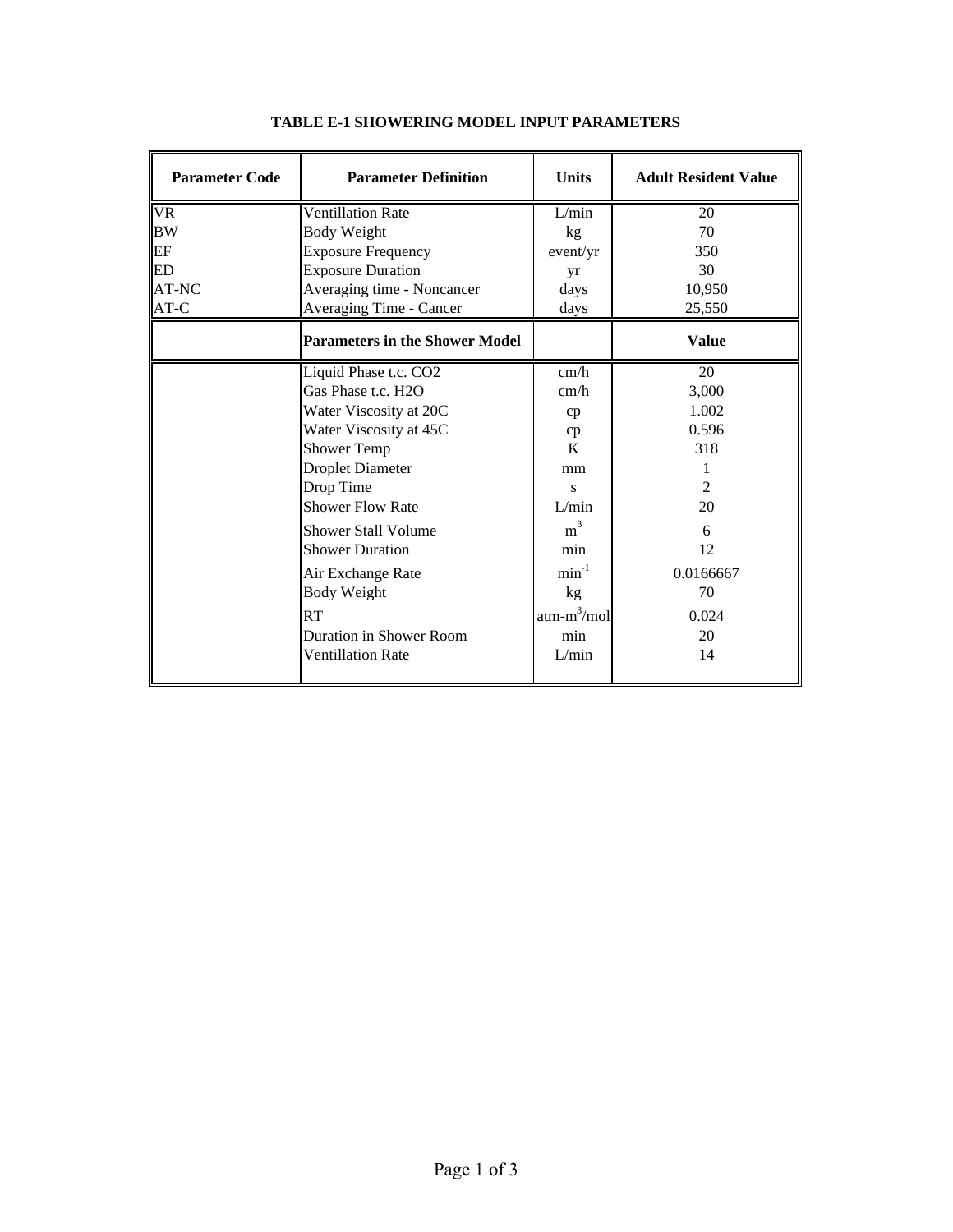| <b>Chemical</b>      | Henry's Law    | <b>Molecular Weight</b> | <b>Gas Phase Transfer</b><br><b>Coefficient</b> | <b>Liquid Phase Transfer</b><br><b>Coefficient</b> | <b>Overall Mass Transfer</b><br>Coefficient | <b>Adjusted Overall Mass</b><br><b>Transfer Coefficient</b> |
|----------------------|----------------|-------------------------|-------------------------------------------------|----------------------------------------------------|---------------------------------------------|-------------------------------------------------------------|
|                      | $atm-m3/mol-K$ | g/mol                   | cm/hr                                           | cm/hr                                              | cm/hr                                       | cm/hr                                                       |
| <b>ACETONE</b>       | 3.90E-05       | $5.80E + 01$            | $1.67E + 03$                                    | $1.74E + 01$                                       | $2.35E + 00$                                | $3.17E + 00$                                                |
| <b>BROMOFORM</b>     | 6.50E-04       | $2.53E+02$              | $8.01E + 02$                                    | $8.34E + 00$                                       | $6.03E + 00$                                | $8.14E + 00$                                                |
| CHLOROETHANE         | 1.10E-02       | $6.50E + 01$            | $1.58E + 03$                                    | $1.65E + 01$                                       | 1.61E+01                                    | $2.17E + 01$                                                |
| CHLOROFORM           | 3.70E-03       | $1.19E + 02$            | $1.17E + 0.3$                                   | $1.22E + 01$                                       | $1.14E + 01$                                | $1.54E + 01$                                                |
| CHLOROMETHANE        | 2.40E-02       | $5.10E + 01$            | 1.78E+03                                        | $1.86E + 01$                                       | $-.84E + 01$                                | $2.48E + 01$                                                |
| DIBROMOCHLOROMETHANE | 8.50E-04       | $2.10E + 02$            | $8.78E + 02$                                    | $9.15E + 00$                                       | $7.07E + 00$                                | $9.55E + 00$                                                |
| M&P XYLENES          | $7.30E + 03$   | $1.10E + 02$            | $1.21E + 03$                                    | $1.26E + 01$                                       | $1.26E + 01$                                | $1.71E + 01$                                                |
| METHYL-T-BUTYL ETHER | 5.90E-04       | $8.50E + 01$            | 1.38E+03                                        | $1.44E + 01$                                       | 1.01E+01                                    | $1.36E + 01$                                                |
| METHYLENE CHLORIDE   | 2.20E-03       | $8.50E + 01$            | 1.38E+03                                        | $1.44E + 01$                                       | 1.29E+01                                    | $1.75E + 01$                                                |
| N-BUTYLBENZENE       | 1.30E-02       | $1.30E + 02$            | $1.12E + 03$                                    | $1.16E + 01$                                       | $1.14E + 01$                                | $1.54E + 01$                                                |
| P-ISOPROPYLTOLUENE   | <b>NA</b>      | <b>NA</b>               | #VALUE!                                         | #VALUE!                                            | #VALUE!                                     | #VALUE!                                                     |
| FERT-BUTYLALCOHOL    | <b>NA</b>      | <b>NA</b>               | #VALUE!                                         | #VALUE!                                            | #VALUE!                                     | #VALUE!                                                     |
| XYLENES              | $7.30E + 03$   | $1.10E + 02$            | $1.21E + 03$                                    | $1.26E + 01$                                       | $1.26E + 01$                                | $1.71E + 01$                                                |

## **TABLE E-2 CHEMICAL PARAMETERS FOR SHOWERING MODEL**

Henry's Law and Molecular Weight information from www.epa.gov/region09/waste/sfund/prg/s5\_02.htm